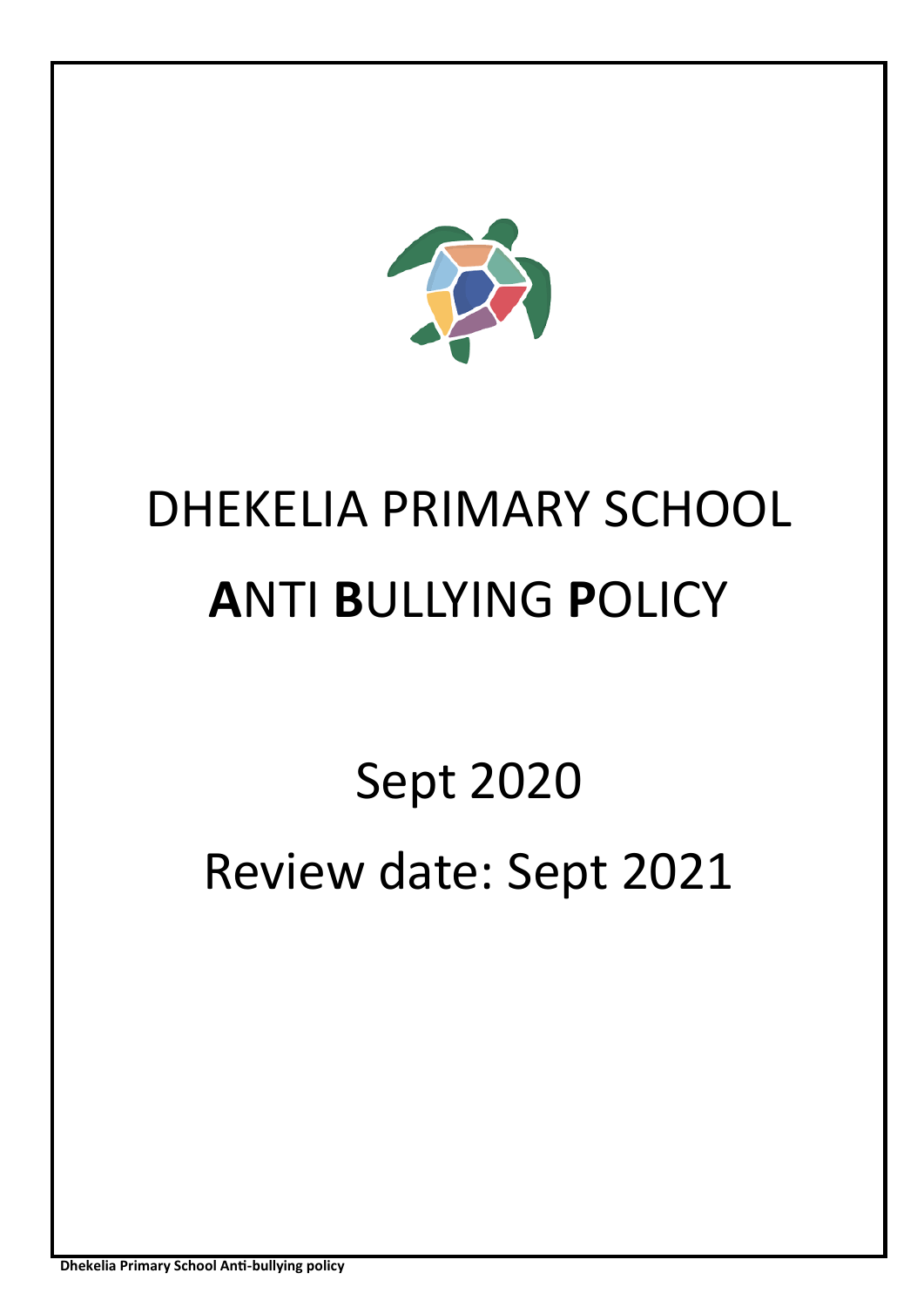At Dhekelia Primary School, we are committed to providing a caring, friendly and safe environment for all of our pupils so they can learn in a relaxed and secure atmosphere. Bullying of any kind is unacceptable at our school. If bullying does occur, all pupils should be able to tell someone and know that incidents will be dealt with promptly and effectively. We are a 'telling' school. This means that anyone who knows that bullying is happening is expected to tell the staff.

# **Bullying definition**

Bullying is described in the government documents ' Preventing and tackling bullying' as behaviour by an individual or a group, repeated over time, that intentionally hurts another individual or group either physically or emotionally. Many experts refer to bullying involving an imbalance of power between the perpetrator and the victim. Bullying can take many forms and is often motivated by prejudice against particular groups for example on grounds of race, religion, gender, sexual orientation, special educational needs or disabilities or because a child is adopted, in care or has caring responsibilities. It might be motivated by actual differences between children or perceived differences.

Bullying can come in many forms; these are:

- **Emotional**  being unfriendly, excluding, tormenting (eg threatening gestures, belittling, excluding
- **Physical** pushing, kicking, hitting, punching or any use of violence
- **Racial**  racial taunts, gestures
- **Sexual**  unwanted physical contact, sexually abusive comments
- **Homophobic**  focusing on the issue of sexuality, name calling of a homophobic nature
- **Verbal**  name calling, sarcasm, spreading rumours, teasing
- **Cyber bullying**  use of technology to intimidate, harass, call names, etc

# **Preventing bullying in school**

Work in school does not and should not start from the point when a bullying incident has occurred. At Dhekelia Primary School, we adopt a whole curricular approach which aims to raise awareness of the issues of bullying and explores an ethos of tolerance, respect, empathy, equality and diversity.

DPS also uses the following methods for helping children to prevent bullying:

- Focused themed assemblies
- School Council Meetings
- The 'Worry Box'
- ◆ Theme weeks such as Anti Bullying Theme weeks
- Regular Personal, Social, Health and Emotional relationships education
- ◆ Statutory SRE
- ◆ Recognition boards which support our whole school core values
- Regular supervision is in place for activities such as playtimes and play areas are visible

**Nobody should be a victim of bullying. Everybody has the right to be treated with respect. Pupils who are bullying need to learn different ways of behaving. We have a responsibility to respond promptly and effectively to issues of bullying**